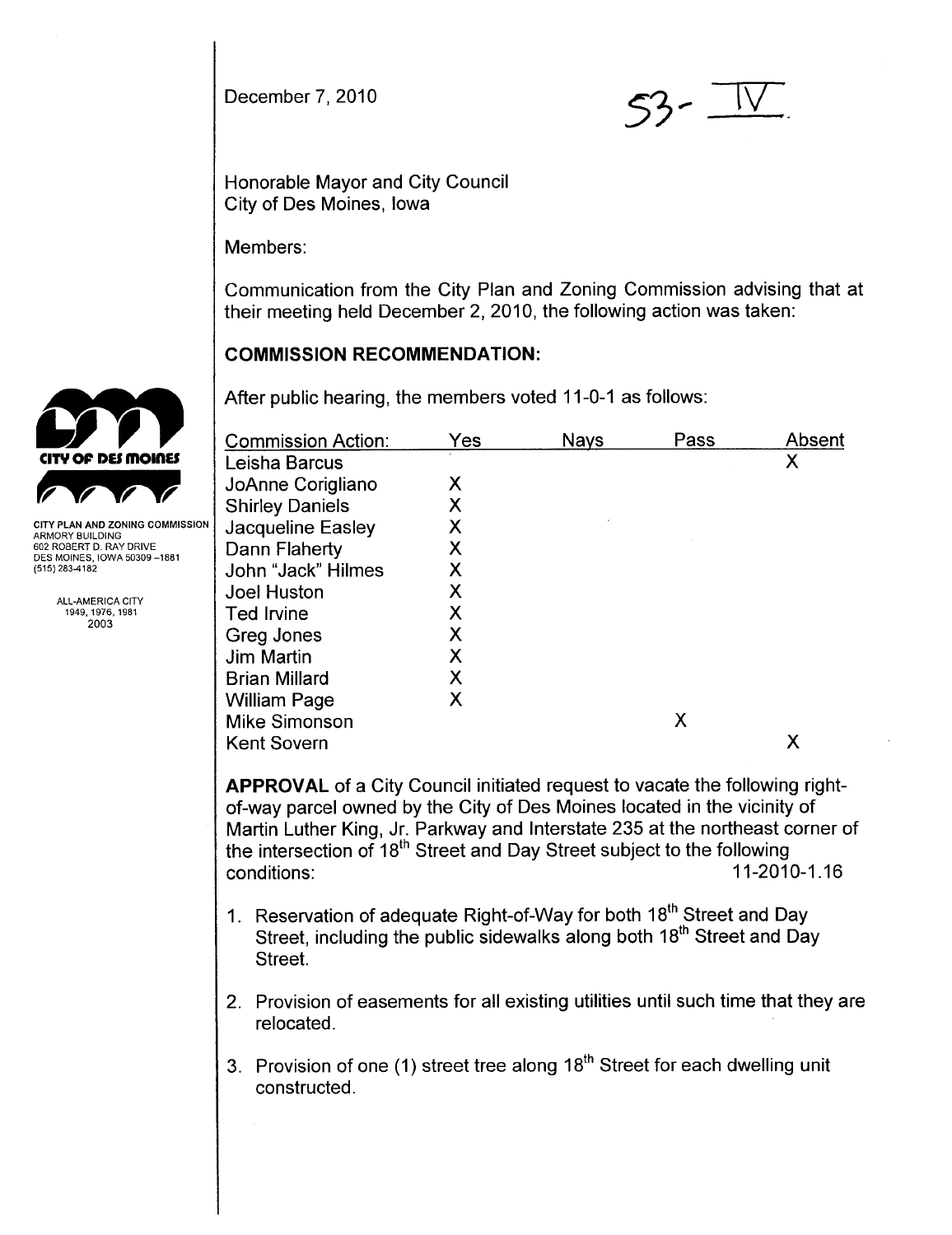# STAFF RECOMMENDATION TO THE P&Z COMMISSION

Staff recommends approval of the requested vacation subject to the following conditions:

- 1. Reservation of adequate Right-of-Way for both 18<sup>th</sup> Street and Day Street, including the public sidewalks along both 18<sup>th</sup> Street and Day Street.
- 2. Provision of easements for all existing utilities until such time that they are . relocated.
- 3. Provision of one (1) street tree along 18<sup>th</sup> Street for each dwelling unit constructed.

# STAFF REPORT

### i. GENERAL INFORMATION

- 1. Purpose of Request: The request would allow for development of the site for residential use. A conceptual site layout has been submitted by Hatch Development Group that demonstrates future division of the requested Right-of-Way as two (2) 25 foot wide parcels for single-family residential development. Such a scenario would require the Zoning Board of Adjustment to grant multiple zoning appeals, including a Variance of 35 feet less than the minimum required 60 feet of lot width. Staff would likely support amended appeals necessary to allow construction of two (2) single-family semi-detached dwelling units, which would allow for an increased future building setback along Day Street.
- 2. Size of Site: Up to 75 feet by 126 feet (9,450 square feet).
- 3. Existing Zoning (site): "R-3" Multiple-Family Residential District.
- 4. Existing Land Use (site): Undeveloped excess Right-of-Way.
- 5. Adjacent Land Use and Zoning:

**North - "R-3"; Use is a single-family dwelling.** 

South - "R-3"; Uses is Day Street Right-of-Way.

East  $-$  "R-3"; Use is a single-family dwelling.

West - "NPC"; Uses is a multiple-family residential building.

- 6. General Neighborhood/Area Land Uses: The subject Right-of-Way is located at the northeast corner of 18<sup>th</sup> Street and Day Street in a residential area.
- 7. Applicable Recognized Neighborhood(s): NA.
- 8. Relevant Zoning History: NA.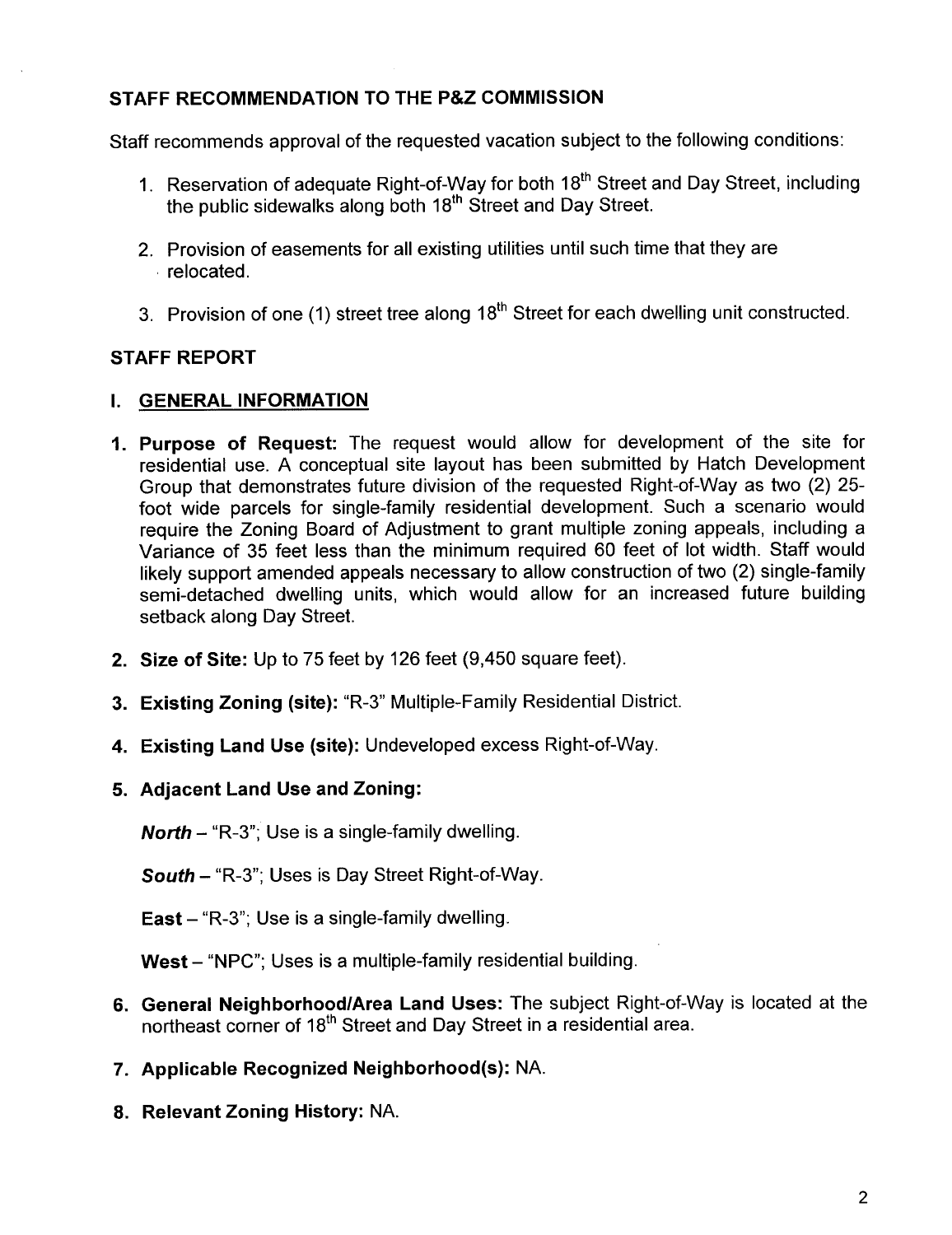- 9. 2020 Community Character Land Use Plan Designation: Low Density ResidentiaL.
- 10.Applicable Regulations: The Commission reviews all proposals to vacate land dedicated for a specific public purpose, such as for streets and parks, to determine whether the land is still needed for such purpose or may be released (vacated) for other use. The recommendation of the Commission is forwarded to the City Council.

### II. ADDITIONAL APPLICABLE INFORMATION

- 1. Utilities: Easements must be provided for all existing utilities until such time they are relocated. MidAmerican Energy has indicated that there are utilities located in the Right-of-Way, including overhead electric poles, cable, gas main, and lighting. The Des Moines Water Works has indicated that there is an existing water main within the southern portion of the Right-of-Way for which a minimum 10-foot easement measured from the main must be provided. Depending on the exact location of this water main, the required easement may limit future development on the site.
- 2. Street System/ Access: The requested vacation of undeveloped excess Right-of-Way would not impact the surrounding street network so long as adequate Right-of-Way is retained for both 18<sup>th</sup> Street and Day Street, including the public sidewalks along both 18<sup>th</sup> Street and Day Street.
- 3. Development Requirements: Construction of any dwelling unit on the site shall be in conformance with all applicable building codes with issuance of all necessary permits by the City's Permit & Development Center.
- 4. Landscaping: Staff recommends that construction of any dwelling unit on the requested Right-of-Way be subject to provision of one (1) street tree along 18<sup>th</sup> Street for each dwelling unit constructed.

### SUMMARY OF DISCUSSION

There was no discussion.

# CHAIRPERSON OPENED THE PUBLIC HEARING

There was no one to speak in support or opposition of applicant's request.

### COMMISSION ACTION

Greq Jones moved staff recommendation to approve the requested vacation subject to the following conditions:

- 1. Reservation of adequate Right-of-Way for both 18<sup>th</sup> Street and Day Street, including the public sidewalks along both 18<sup>th</sup> Street and Day Street.
- 2. Provision of easements for all existing utilities until such time that they are relocated.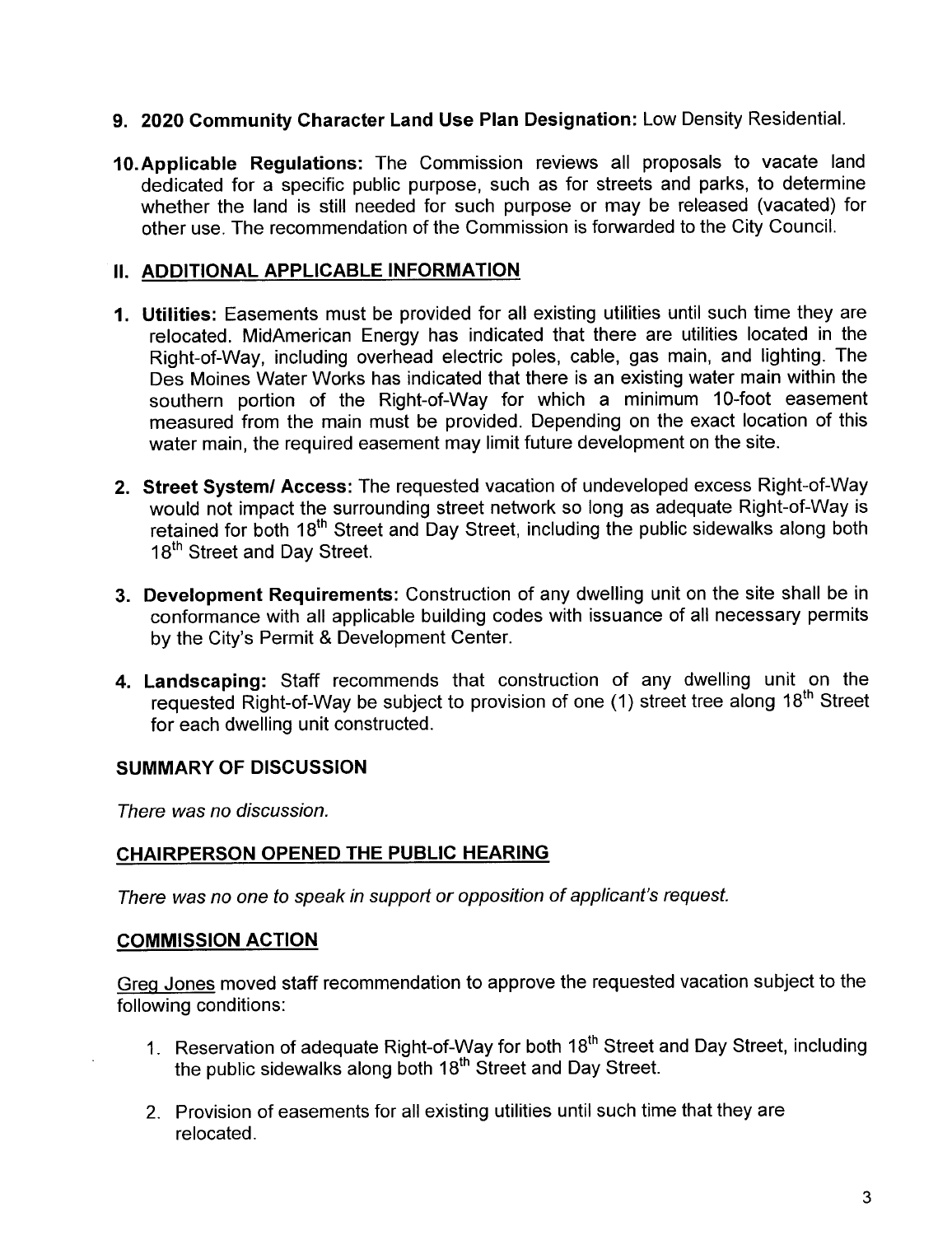3. Provision of one (1) street tree along 18<sup>th</sup> Street for each dwelling unit constructed.

Motion passed 11-0-1 (Mike Simonson abstained)<br>Respectfully submitted,

Michael Ludwig, AICP Planning Administrator

MGL:clw

**Attachment**